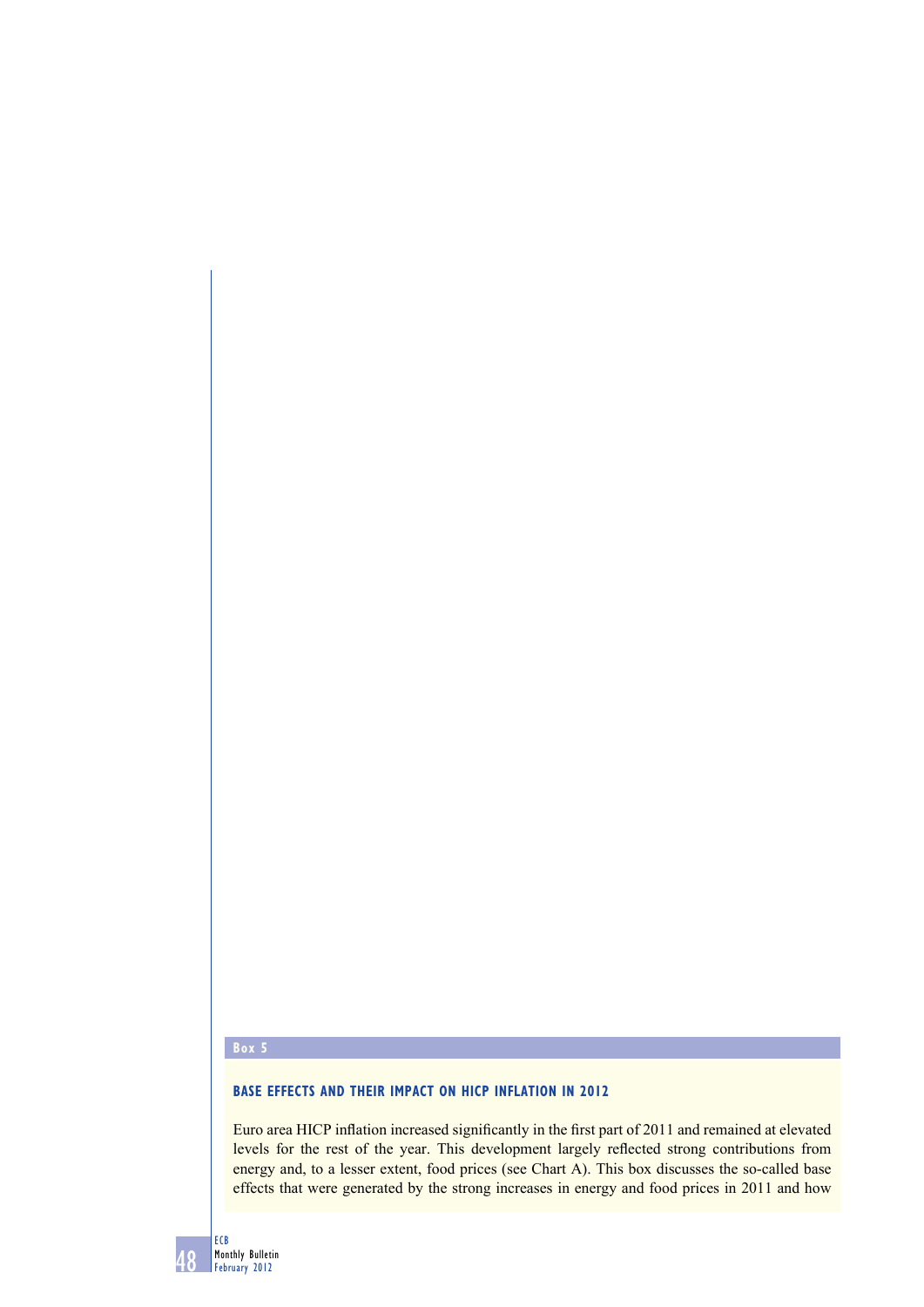Prices and costs

they will affect the path of the annual inflation rate during 2012.

Base effects occur when variations in the annual growth rate of an economic indicator, in this case the HICP, are attributable to an atypical movement in the index 12 months earlier owing, for instance, to strong changes in commodity prices.<sup>1</sup> More specifically, they explain to what extent the change from one month to the next in the year-on-year rate of inflation results from the "dropping out" of an unusual month-on-month change from the price index 12 months earlier. In analysing developments in the annual inflation rate, it is important to distinguish the effects of these unusual month-on-month changes that took place 12 months earlier from those that occurred in the latest month (i.e. the actual "news").

## **Chart A Contributions to annual HICP inflation from January 2007**



Sources: Eurostat and ECB calculations. 1) Includes HICP services and non-energy industrial goods.

In the light of the strong increases in energy and food prices in early 2011, base effects are expected to have a strong downward influence on the path of headline inflation in 2012. Chart B shows the expected contribution of base effects from the energy and food components to the change in the annual inflation rate from one month to the next in the period from January to December 2012.<sup>2</sup> In particular, it shows that the contribution of base effects stemming from energy prices is estimated to be negative in most months and particularly strong in the first four months of the year, as the sharp increases in energy prices recorded a year earlier drop out of the annual comparison. Likewise, the contribution of base effects stemming from food prices is estimated to be mostly negative throughout 2012, but in general of a smaller scale.

The cumulative impact of these base effects will influence the profile of HICP developments in 2012. Taking the base effects from the energy and food components together, it is estimated that by April the downward impact will have reached around 0.7 percentage point and will hover around this magnitude for the remainder of 2012 (see Chart C). The contribution of the base effects from food prices remains modest in absolute size, but its relevance increases over the year compared with that from energy prices.

Overall, downward base effects stemming mostly from past changes in energy prices are expected to result in a downward profile of annual HICP inflation over the coming months. This assumes that there will be no strong increases in energy and food prices in 2012, which is in

- 1 Technically, a base effect can be defined as the contribution to the change in the year-on-year inflation rate in a particular month that stems from a deviation in the month-on-month rate of change in the base month (i.e. the same month one year earlier) from its usual or normal pattern, taking into account seasonal fluctuations. For further details, see the box entitled "Accounting for recent and prospective movements in HICP inflation: the role of base effects", *Monthly Bulletin*, ECB, December 2008.
- 2 Identifying and estimating base effects is not a straightforward task. Defining a base effect as stemming from atypical influences affecting the price index 12 months earlier involves calculating the deviation in the month-on-month rate of change in the base period from its usual pattern. There is no commonly agreed way of identifying such atypical influences on inflation. For the purposes of this box, the usual pattern of month-on-month changes in the HICP is computed for each month by adding an estimated seasonal effect to the average month-on-month change observed since January 1995.